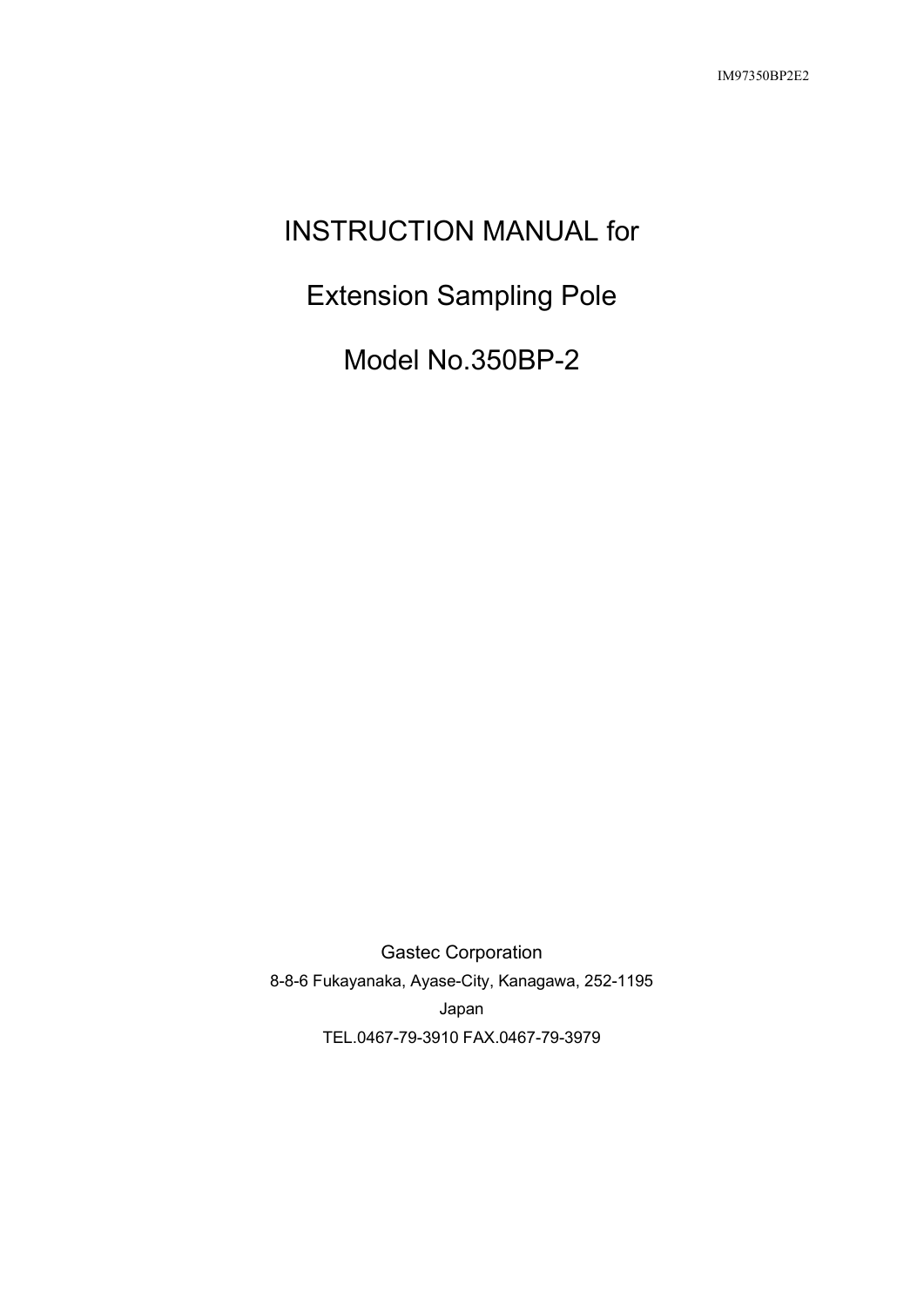| Contents<br>Page No.                                         |                                                        |  |  |  |
|--------------------------------------------------------------|--------------------------------------------------------|--|--|--|
| 1                                                            |                                                        |  |  |  |
| $2_{-}$                                                      |                                                        |  |  |  |
| 3.                                                           |                                                        |  |  |  |
| 4                                                            |                                                        |  |  |  |
| 5.                                                           |                                                        |  |  |  |
| 6.                                                           |                                                        |  |  |  |
| 6.1 Fixing Sampling Pump to Extension Pole                   |                                                        |  |  |  |
|                                                              | (When Using Detector Tube) ······················· 4   |  |  |  |
| 6.2 When Using Detector Tube ························· 6     |                                                        |  |  |  |
|                                                              | 6.3 When Using Pump Type Gas Detector ·············· 9 |  |  |  |
| 6.4 When using Diffusion Type Gas Detector ···········<br>10 |                                                        |  |  |  |
| 7.                                                           | Instructions on disposal<br>10                         |  |  |  |
| 8.                                                           | 10                                                     |  |  |  |
| 9.                                                           | 10                                                     |  |  |  |
|                                                              |                                                        |  |  |  |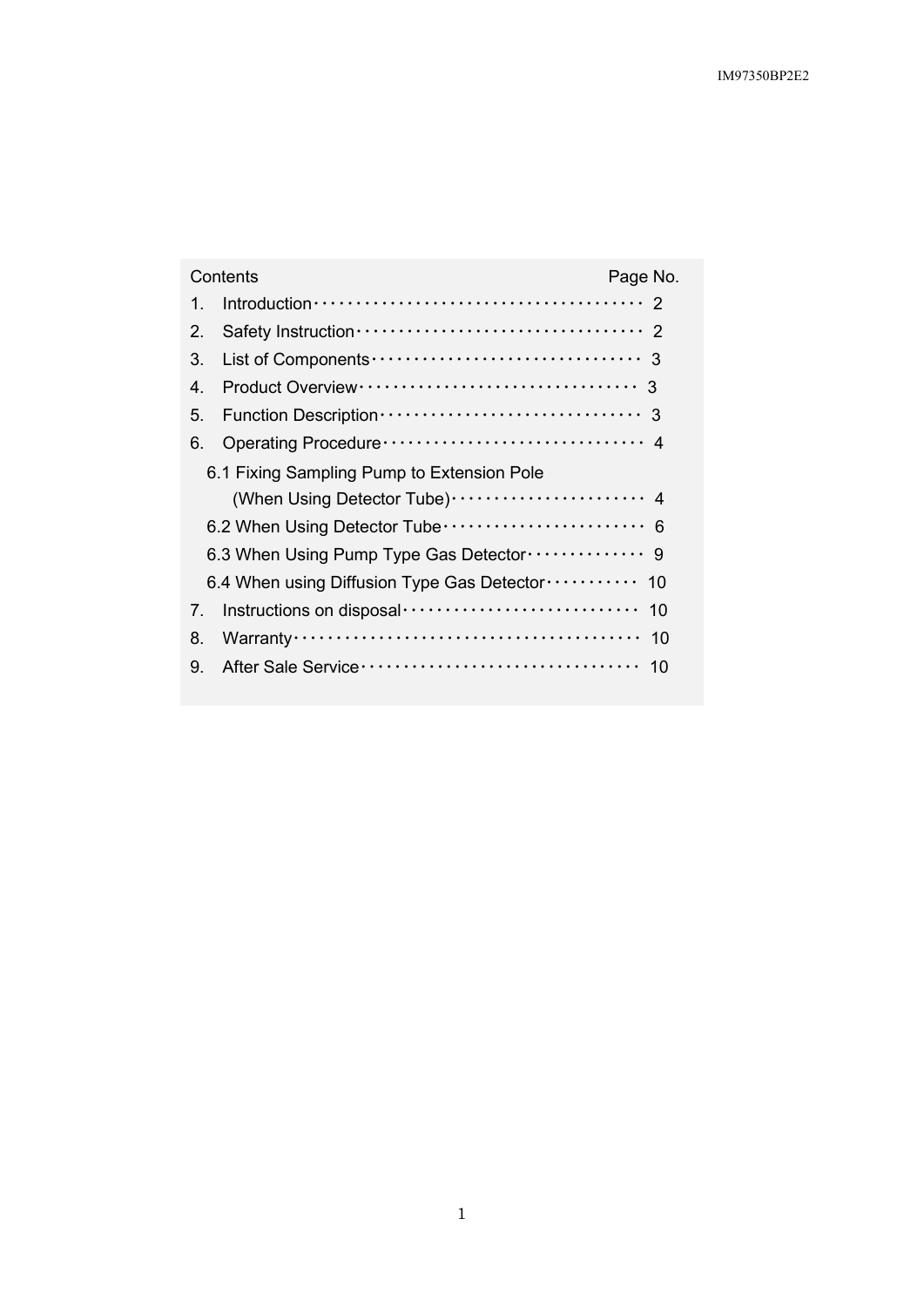# **1. Introduction**

This is the instruction manual for Extension Sampling Pole Model No.350BP-2. Read this instruction manual and the instruction manual of Gastec Gas Detector Tube System thoroughly before using this product and keep them for future reference.

In this instruction manual, for safe and proper operation, the precaution symbols are used as defined below:

|               | $\Delta$ WARNING $\parallel$ If not observed, serious bodily injuries or death may result.  |
|---------------|---------------------------------------------------------------------------------------------|
|               | $\Delta$ CAUTION $\parallel$ If not observed, minor or moderate bodily injuries may result. |
| $\Delta$ NOTE | Operational tips for proper use of the product to prevent functional failures.              |

## **2. Safety Instruction**

Read these safety instructions and safety instructions written in the instruction manual of Gastec Gas Detector Tube System carefully before using this product for safe operation.

| <b>WARNING</b> | Do NOT use this product nearby electric wires.<br>This product conducts electricity when it is wet.<br>Do NOT use this product when thundering.                                                                                                                                                                                                                                                                                                                                                                                                                                                                                                                                                                                                                                                                                                                |
|----------------|----------------------------------------------------------------------------------------------------------------------------------------------------------------------------------------------------------------------------------------------------------------------------------------------------------------------------------------------------------------------------------------------------------------------------------------------------------------------------------------------------------------------------------------------------------------------------------------------------------------------------------------------------------------------------------------------------------------------------------------------------------------------------------------------------------------------------------------------------------------|
| <b>CAUTION</b> | Do NOT direct the tip of the pole toward a person. This may cause<br>injuries.<br>When performing airtightness test of the sampling pump,<br>Do NOT direct the tip of the detector tube toward a person.<br>Also, be sure to guide the handle back gradually by applying a little<br>resistance when handle is unlocked. Otherwise, the handle will spring<br>back due to the vacuum in the pump cylinder.<br>These may cause injuries and damage the pump.<br>Keep away from eyes when breaking the tube ends.<br>Do NOT touch the broken glass tubes, pieces, and reagent with bare<br>hand(s). If reagent comes in contact with your skin, immediately rinse<br>the area with water. If you do get a piece of glass or reagent in your<br>eyes, do not rub your eyes with your hands. Immediately rinse your<br>eyes with plenty of water and see a doctor. |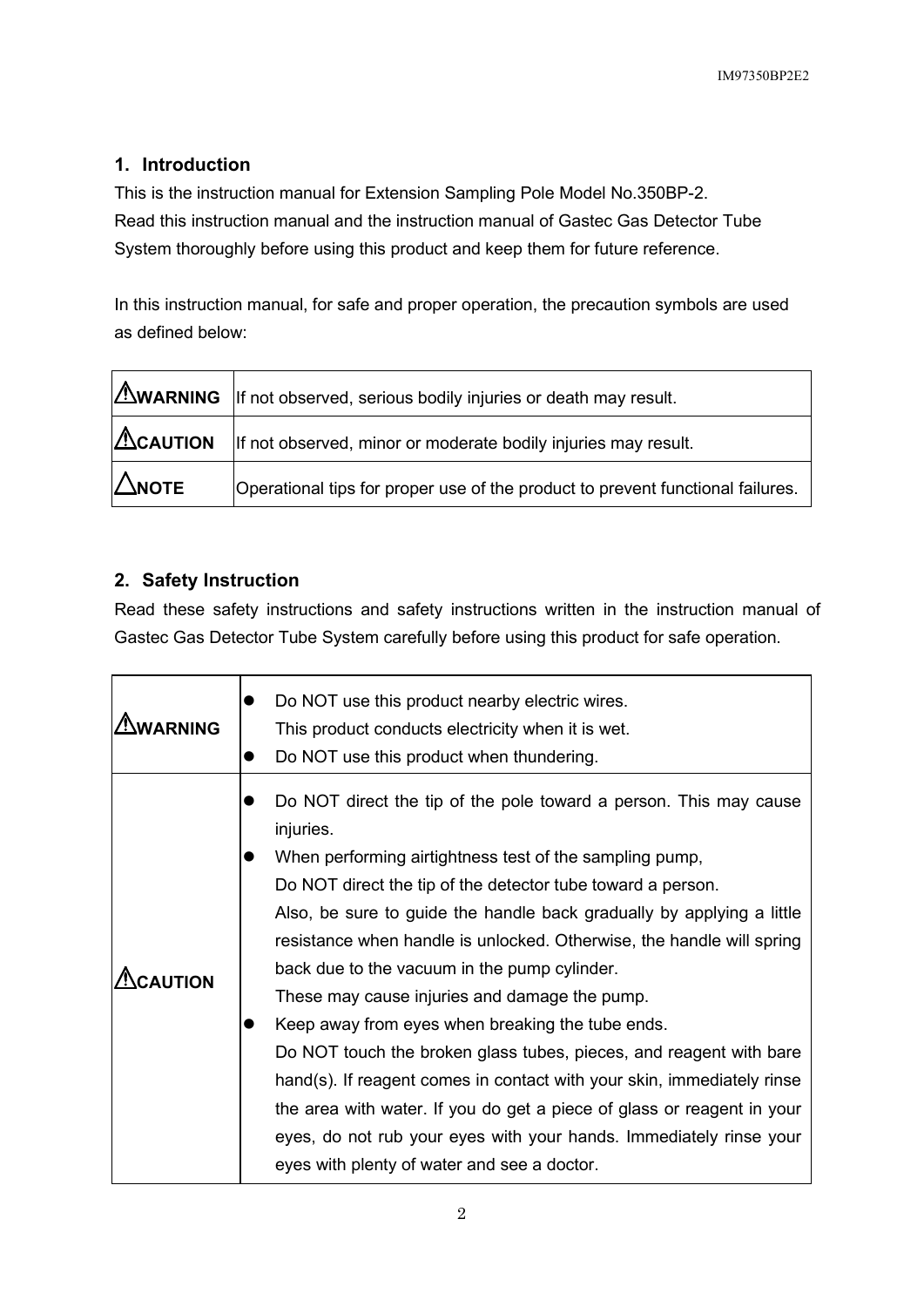#### **3. List of Components**

Extension Sampling Pole Model No.350BP-2 contains the following items.

|                  | Items                 |  |
|------------------|-----------------------|--|
|                  | <b>Extension Pole</b> |  |
| 2.               | Rubber Shroud         |  |
| 3                | Hose End              |  |
| $\overline{4}$ . | <b>Joint Nut</b>      |  |
| h                | Auto Joint            |  |



#### **4. Product Overview**

Model 350BP-2 Extension Sampling Pole is designed to sample substances of overhead and / or horizontal spaces where the hazardous substances may be generated and sample collection is required prior to entry.

The Extension Pole is made of glass fiber which contains carbon, and it features light weight (590 grams) of 62.5 cm long and convenient to operate maximum 2.8 meters distance location where normal gas sampling methods can not be performed.

## **5. Function Description**

- Extension Pole : Maximum 2.8 meters long and can be used for horizontal and vertical directions.
- Rubber Shroud : It is used to attach the detector tube to the extension pole and protect the detector tube.
- Hose End : It is used to connect the extension tubing to Gastec gas detectors, GOH-1A, GOC-1A, etc.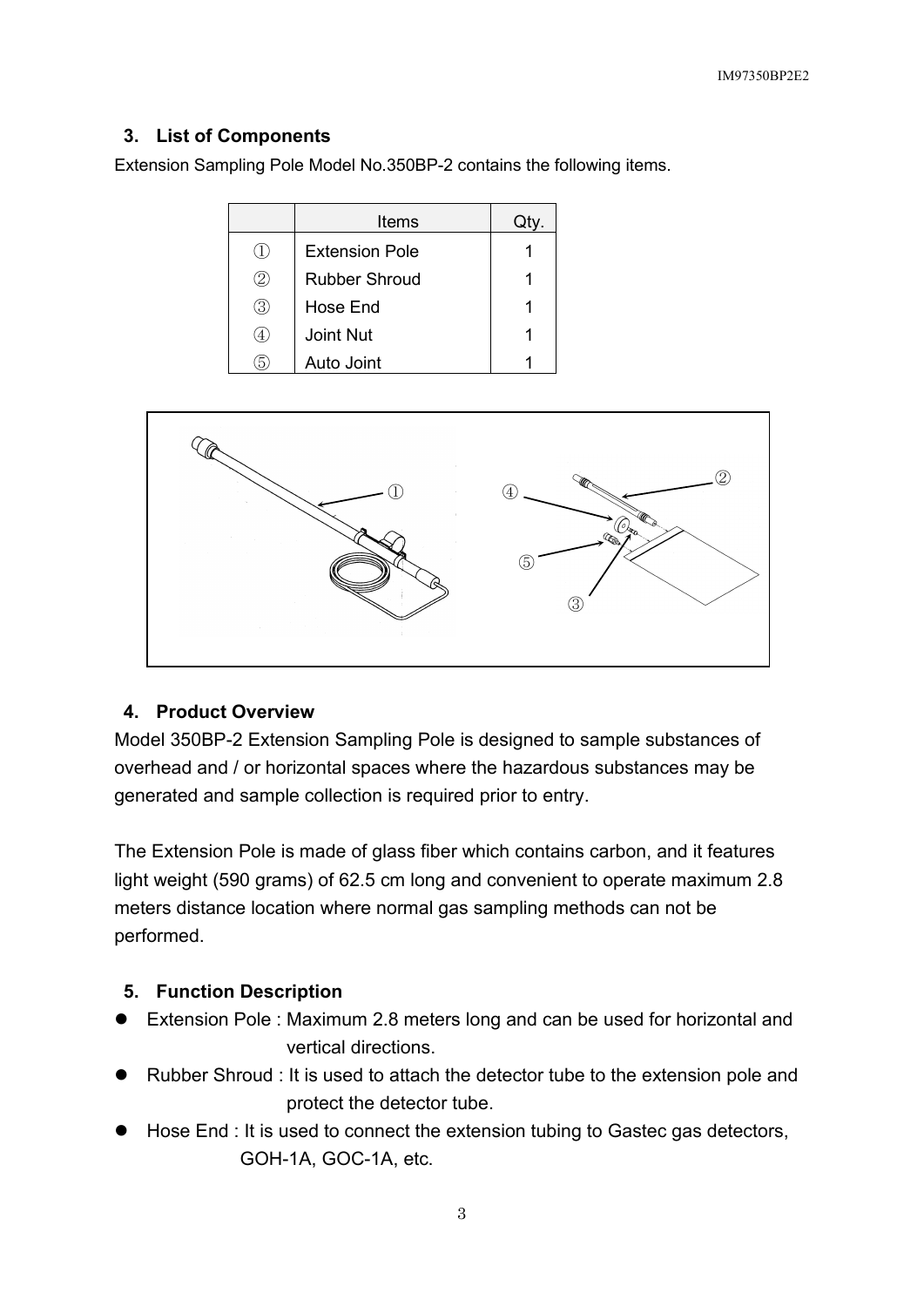- Joint Nut : It is used to connect the extension tubing to Gastec gas detectors, GOH-1A, GOC-1A, etc.
- Auto Joint : It is used to connect the extension tubing to Gastec gas detectors, GOM-3A, MA-2510, MA-0510, etc.
- Belt A : When this pole is used with Gastec diffusion type gas detector, the sensor head can be fixed with this belt.
- Belt B : Bundle the excess length of the extension tubing.
- Pump Holder : Can fix the gas sampling pump body.

\*Gastec gas detectors may not be sold depending on countries and regions.



## **6. Operating Procedure**

## **6.1 Fixing Sampling Pump to Extension Pole (When Using Detector Tube)**

(1) Take the pump holder off from the bracket.

Unscrew and remove the screws. Pull the pump holder up.

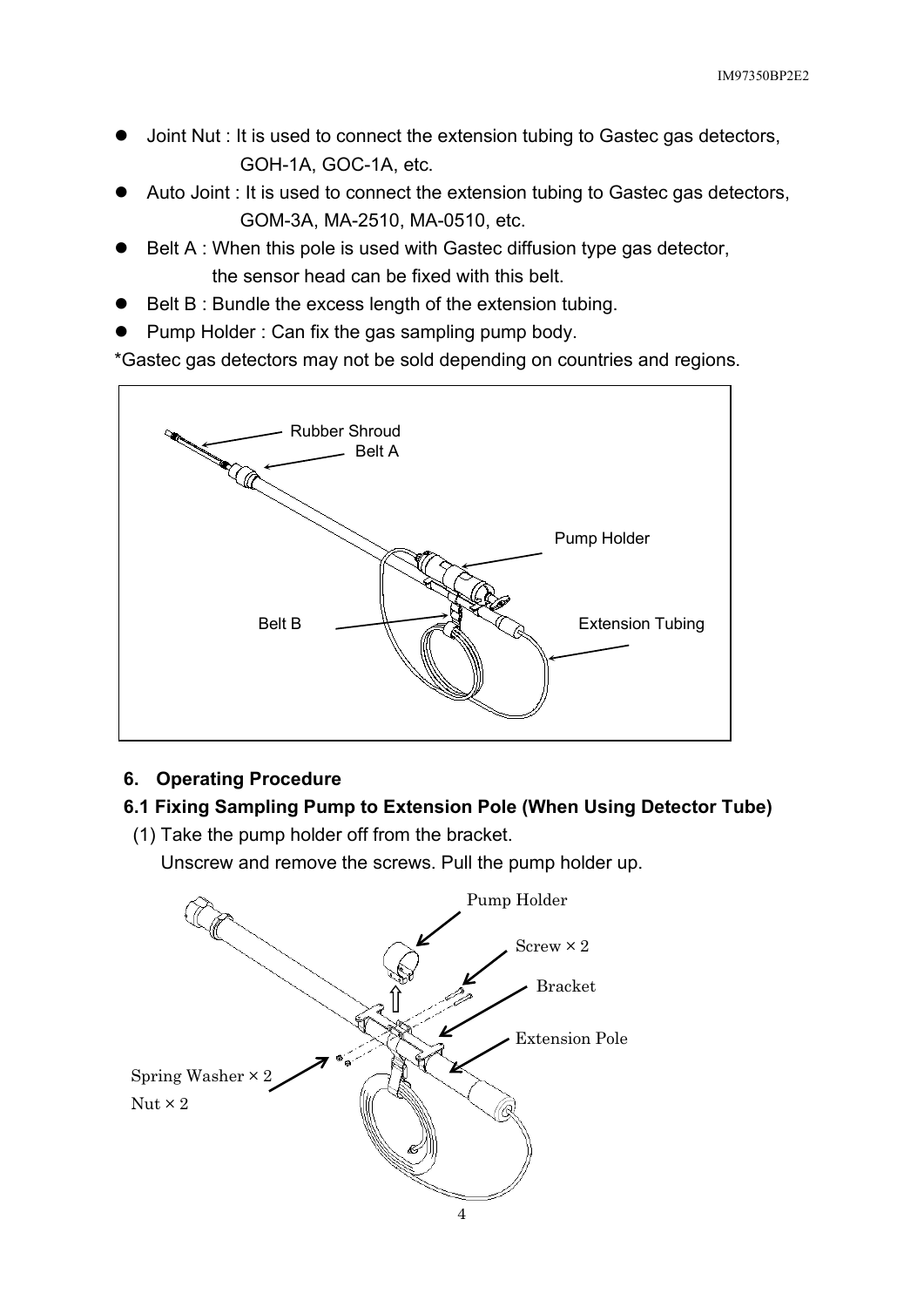- (2) Attach the pump holder to the sampling pump.
- ・Attach the pump holder from the inlet side of the sampling pump.

\*Align the open side of the pump holder and the tip breaker of the sampling pump to avoid the pump holder from getting stuck. Do not widen the pump holder too much.



・Set the pump holder at the middle of the sampling pump body and turn the sampling pump 180 degree as the guide mark (red line) can be easily seen.



- Guide Mark (red line)
- (3) Attach to the bracket
	- ・Attach the pump holder to the bracket from directly above.

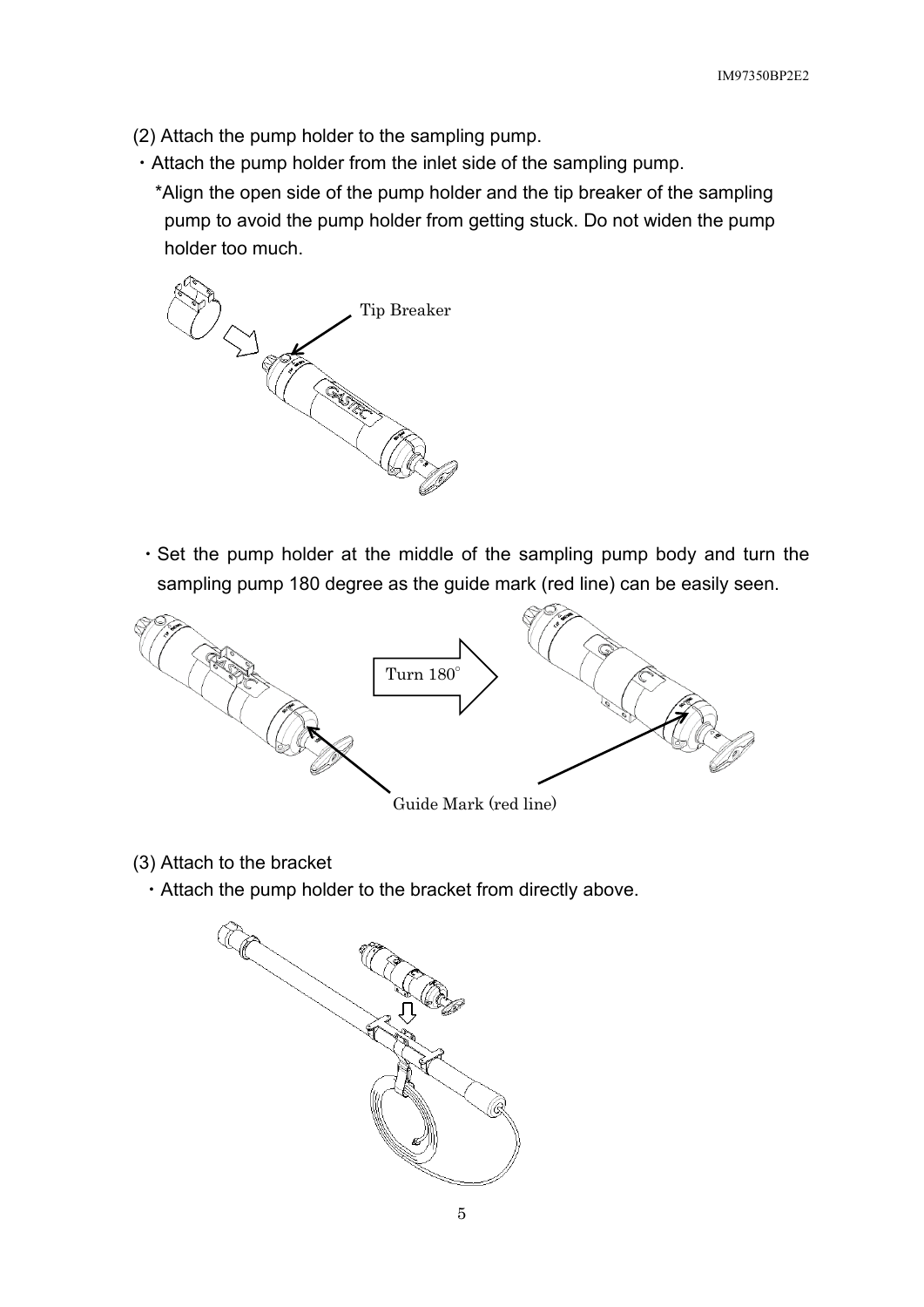・Fix the pump holder to the bracket using the screws, spring washers, and nuts. \*Tighten the screws temporally to adjust the position before fully tighten them.



# **6.2 When Using Detector Tubes**

- (1) Prepare the detector tube. Select the detector tube that suits your purpose and check the specifications of the detector tube.
- ・Expiry date, number of pump strokes, presence or absence of pretreatment tube.

・If there is interference gas, check how its concentration affects the detector tube.

**NOTE** Check the storage temperature and expiration date of the detector tube to be used before use.

(2) Check the airtightness of the sampling pump.

When the sampling pump is not attached to the extension pole, check the airtightness of the sampling pump according to the instruction manual of the sampling pump before attaching it to the extension pole.

(3) Attach the sampling pump on the extension pole.

After confirming the airtightness of the sampling pump, attach it on the extension sampling pole according to "6.1 Fixing Sampling Pump to Extension Pole".

(4) Insert the nipple adapter at the tip of the extension tubing into the inlet rubber of the sampling pump.

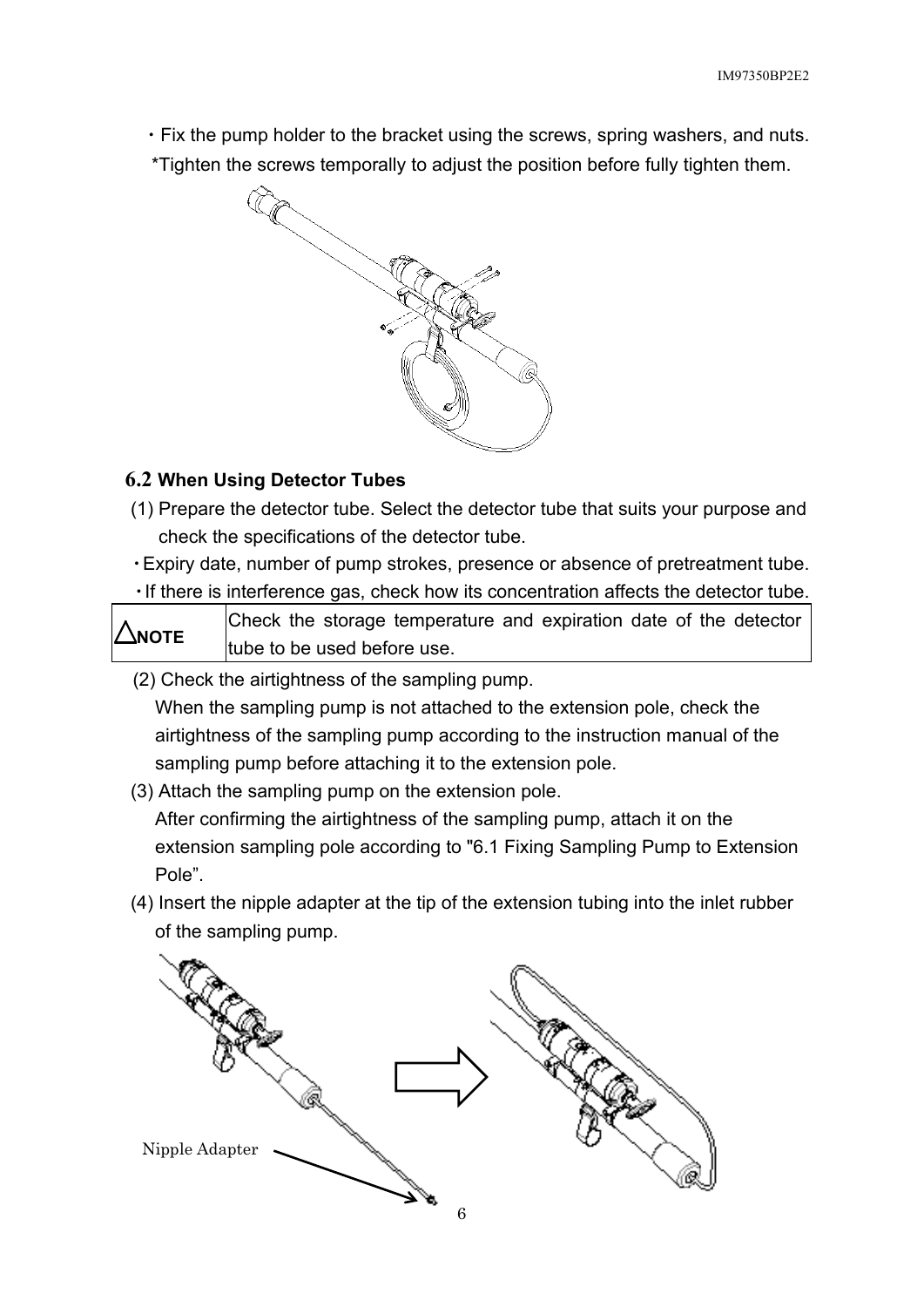- (5) Check the airtightness of the sampling pump and the extension pole. When the sampling pump is already fixed to the extension pole, check the airtightness according to the following procedures.
	- ① Confirm the inlet nut of the sampling pump is firmly tightened.
	- ② Attach the unbroken detector tube to the rubber shroud.
	- ③ Connect the rubber shroud to the tip of the extension pole.
	- ④ Confirm the pump handle is fully in. Align the guide mark (red line) on the back plate and guide mark ( $\triangle$  100) on the handle.
	- ⑤ Pull out the handle fully along the guide line of the shaft until it is locked.
	- ⑥ When checking the airtightness of the sampling pump alone, wait for 1 minute after  $(5)$ .

But when the extension pole is connected, the volume of the extension tubing is also related. Repeat  $\circled{4}$  and  $\circled{5}$  4 times. At 4th time of  $\circled{5}$ , lock the pump handle and wait for 1 minute.

- ⑦ After 1 minute, unlock the handle by turning it more than 1/4 turn and guide it back gradually. Confirm the handle returns to its original position. At this time, if the guide line of the shaft cannot be seen, it can be confirmed that the airtightness is good, so move on to (6).
- $\circledR$  If the pump handle doesn't return to its original position in  $\circled{T}$ , check the airtightness of the sampling pump alone according to the instruction manual of the sampling pump.
- ⑨ If it can be confirmed that the airtightness of sampling pump alone is good in ⑧, it is suspected that there is a problem with the airtightness of the extension pole, so please contact your Gastec representatives for repair.

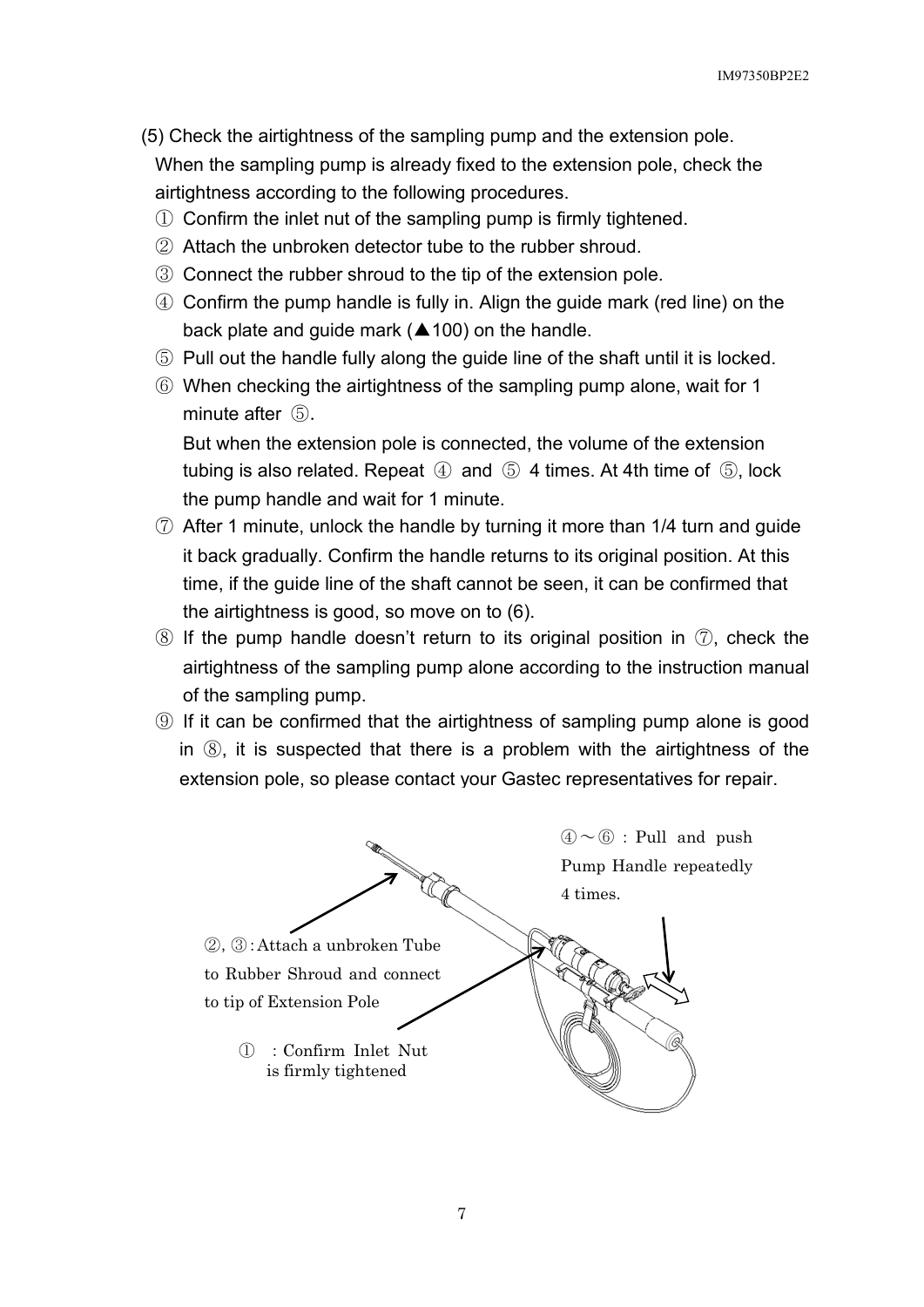- (6) Break off both ends of the detector tube by using the tip breaker.
- (7) Attach the detector tube to the rubber shroud.
- (8) Make sure that the arrow ( $\mathbf{G}$ ) on the detector tube is pointing toward the sampling pump and the detector tube is firmly attached.
- (9) Extend the extension pole.
- ① Take the extension tubing out from Belt B.
- ② Extend until the joints are certainly fixed.
- ③ When extending the extension pole, make sure the extension tubing don't get stuck.



- (10) Keep the detector tube stable as much as possible. Confirm the pump handle is fully in. Align the guide mark (red line) on the back plate and guide mark (▲100 or ▲50) on the handle. Pull out the handle fully along the guide line until it is locked. Wait until the sampling time has elapsed.
- (11) Check the completion of the sampling of 100 mL or 50 mL by the flow finish indicator on the handle.
- (12) Remove the detector tube from the sampling pump, and immediately read the scale at the end of color change layer.
- (13) If the tube reading requires correction, correct the tube reading in order of temperature, humidity, number of pump strokes, and ambient pressure.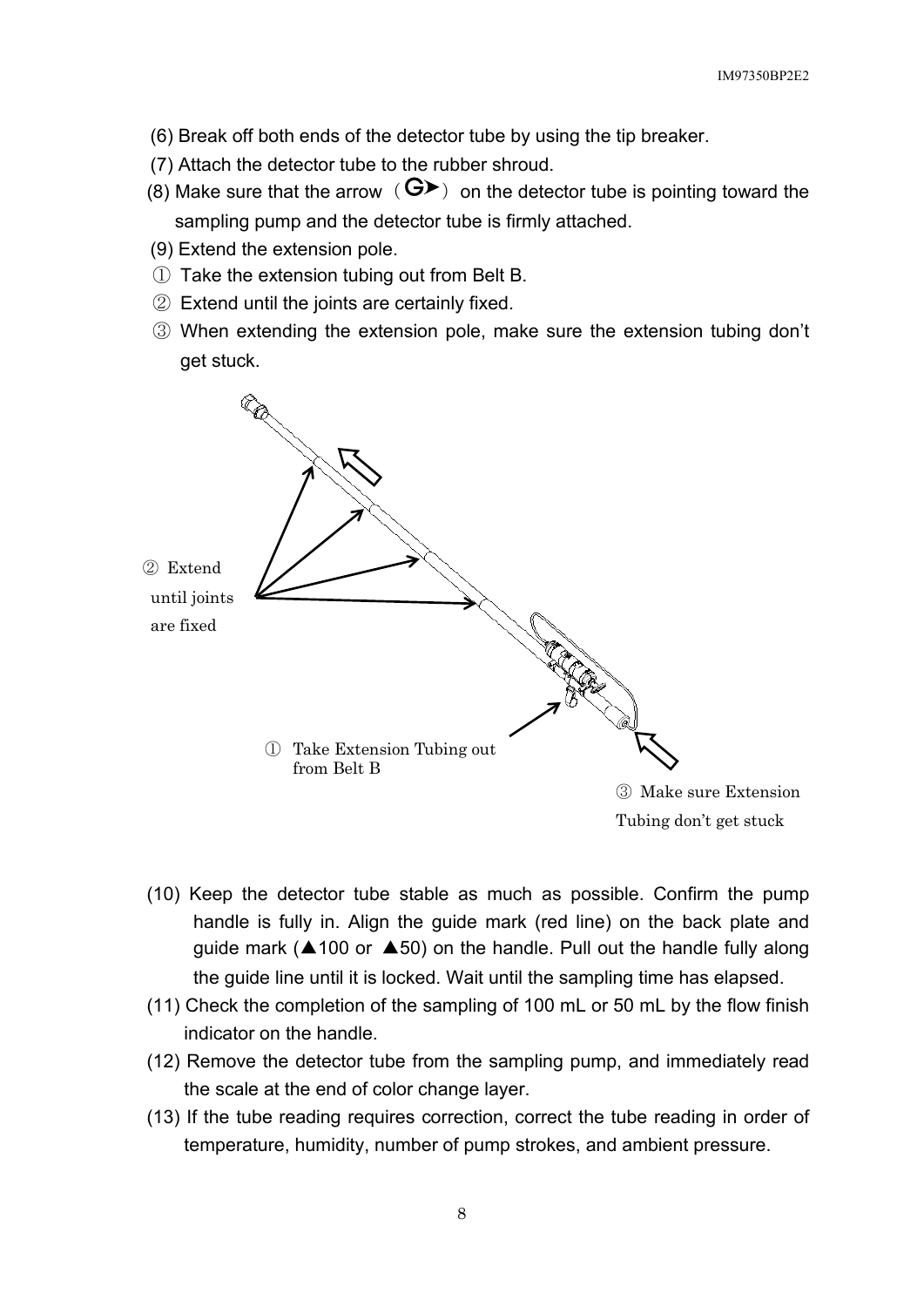(14) Fold the extension pole.

- ① Loosen each joint.
- ② Fold the extension pole pulling out the extension tubing to prevent it from getting stuck inside the pole.
- ③ Bundle the extension tubing with Belt B.



#### **6.3 When Using Pump Type Gas Detector**

- (1) Prepare the pump type gas detector. Follow the instruction manual of your gas detector for preparation and operation.
- (2) Remove the nipple adapter at the tip of the extension tubing, and connect the extension tubing to the gas detector using the hose end and joint nut for GOH-1A, GOC-1A, etc., or using the auto joint for GOM-3A, MA2510, MA0510, etc.
- (3) Extend the extension pole to the measurement point, keep the tip of the extension pole stable as much as possible, and measure the gas concentration.

See 6.2 (9) and 6.2 (14) for extension and contraction of the extension pole.

\*The pump type gas detectors may not be sold depending on countries and regions.